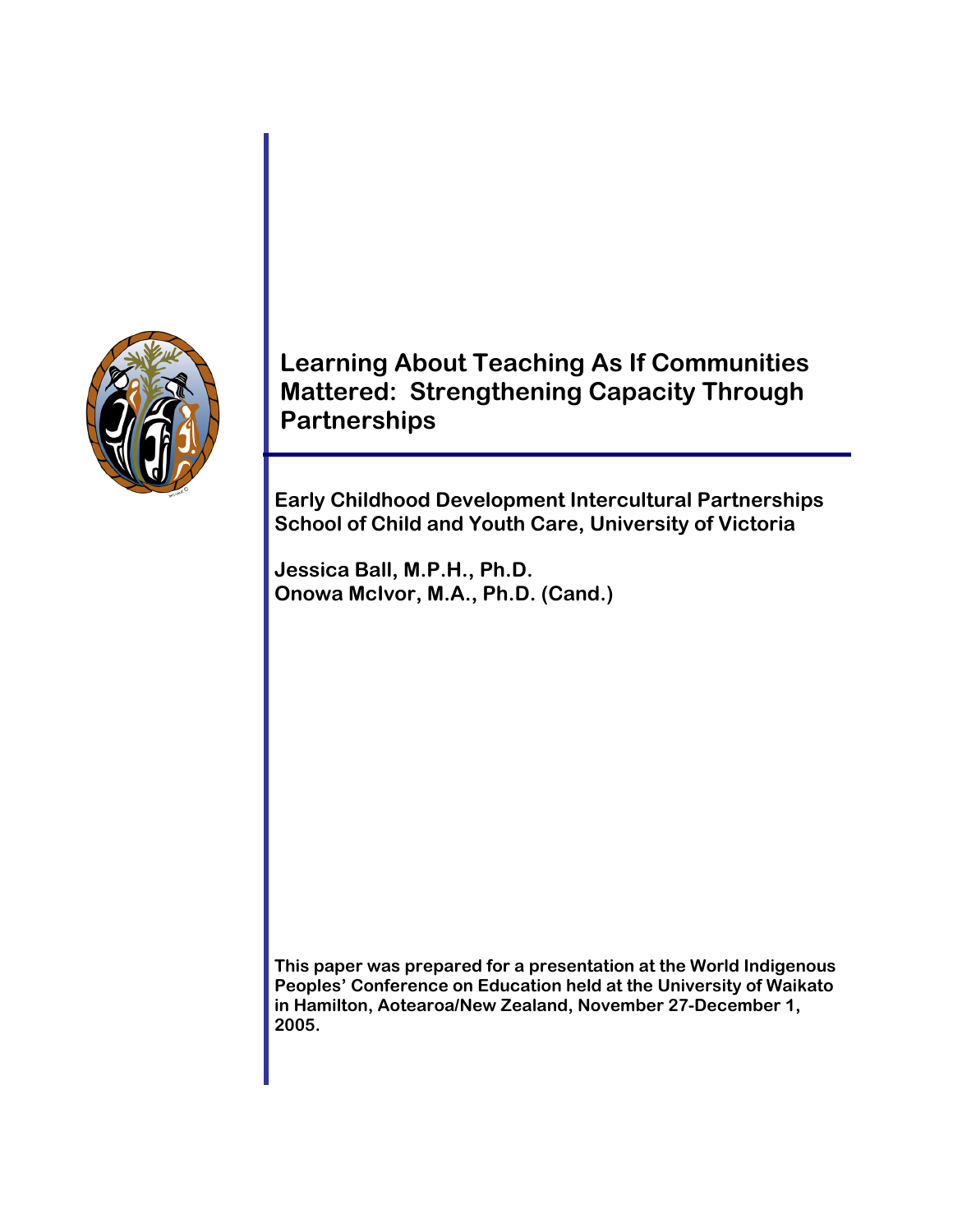# **Learning About Teaching As If Communities Mattered: Strengthening Capacity Through Partnerships\***

**Jessica Ball and Onowa McIvor\*\***

In a keynote address at the 1999 Conference of the British Columbia Aboriginal Child Care Society, Grand Chief Edward John recalled how an ECE graduation ceremony in the village of Tache lifted the spirits of the people of the Tl'azt'en Nation:

*The way these women persisted, continued and persevered for the years they took these university classes — what they did is an honour to us, the Tl'azt'enne people. They are the hope for our future, because they will become the leaders in our community, and they will show others that education is the tool for surviving our tragedies, beginning to heal, and growing stronger.* 

The partnership between Tl'azt'en Nation and the School of Child and Youth Care at the University of Victoria was the first successful post-secondary program in this remote community. A legacy of personal tragedy haunts the 800 Carrier people spread across three villages in northern British Columbia. Yet on the afternoon of June 30, 1999, hope was rekindled by the accomplishments of eight women. These graduates of the First Nations Partnership Program are now employed as managers and staff of the first child care program in the main community of Tache, B.C. They have established an Aboriginal Head Start preschool program, where they work with parents to introduce Carrier language and culture to young children. They work with infants and toddlers in conjunction with the community health nurse and the infant development worker in their area, and help preschoolers make a smooth transition to kindergarten.

#### **First Nations Partnership Programs**

 $\overline{a}$ 

Through the 1990s to the present, ten partnerships between the University of Victoria and groups of rural First Nations in Canada have demonstrated a successful set of principles and way of sharing roles and responsibilities in order to deliver communitybased, post-secondary education focused on early childhood care and development. The partnership programs began in 1989, when the Meadow Lake Tribal Council in central Canada decided that the economic and social development of their Cree and Dene communities could be secured if they invested in optimal care and development of their youngest members. They sought to build capacity among community members to start

\* The partnership described in this paper is described in detail in a volume by Jessica Ball and Alan Pence (2006), As If Communities Mattered: Strengthening Indigenous Capacity for Early Childhood Programs. Vancouver: University of British Columbia Press.

<sup>\*\*</sup> The authors acknowledge the First Nations in Canada who have journeyed together with us in teaching and learning about education partnerships for community development.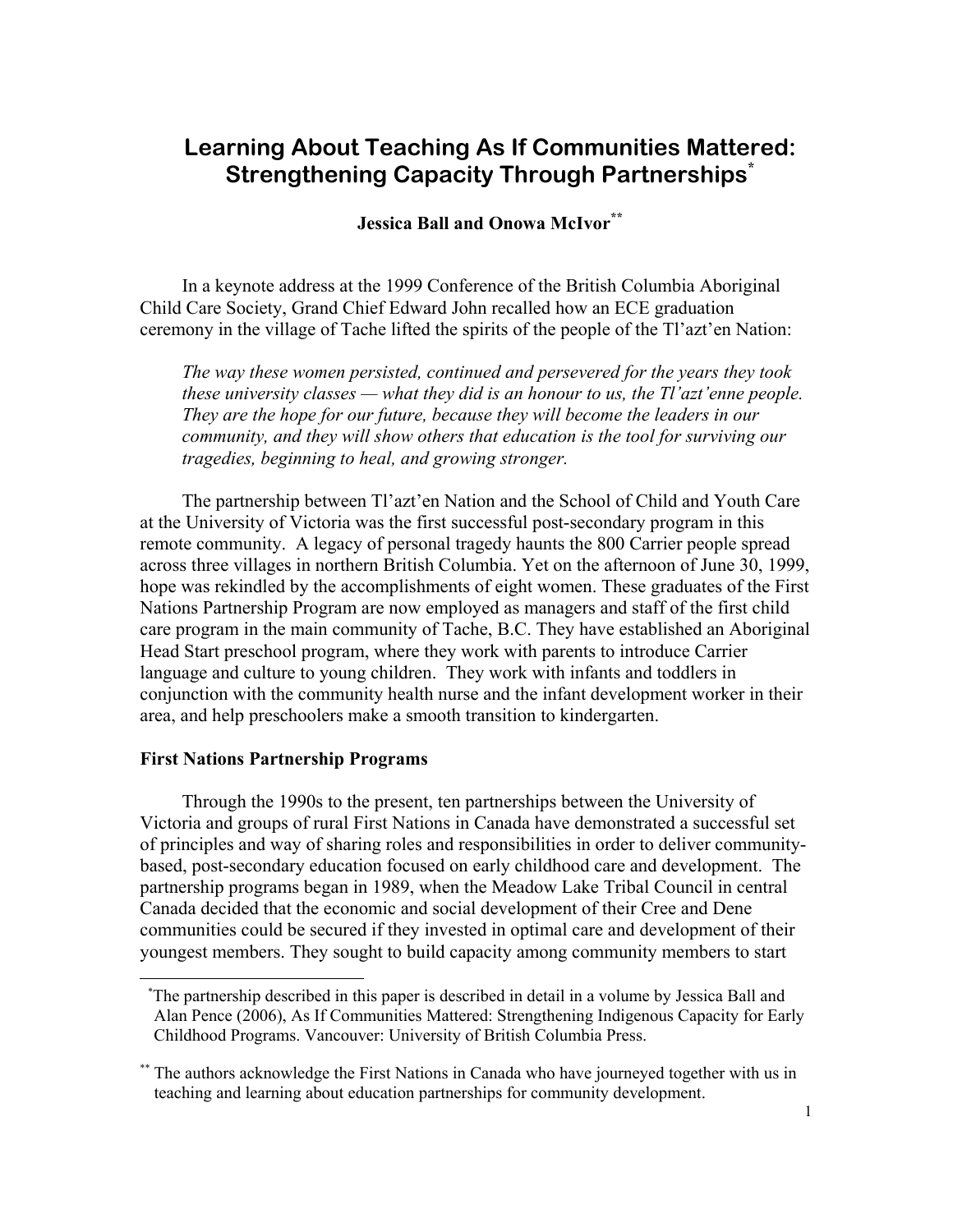and operate child care and development programs. Frustrated with mainstream ECE training programs, members of the Tribal Council approached a faculty member, Alan Pence, at the School of Child and Youth Care at the University of Victoria about establishing an innovative post-secondary training program through partnership. Dialogue began on how a curriculum might be created to incorporate the language, cultural practices, and child care goals of the Cree and Dene communities around Meadow Lake.

Each subsequent partnering community has had a vision for its children and for their optimal development. A community's capacity to articulate child-centred beliefs and values has been identified by First Nations people as a key component in cultural healing and self-determination. The Meadow Lake Tribal Council, in their vision statement, stated: "It will be the children who inherit the struggle to retain and enhance the people's culture, language and history; who continue the quest for economic progress for a better quality of life; and who move forward with a strengthened resolve to plan their own destiny."

Nancy Anderson, a graduate of a partnership between the Treaty 8 Tribal Association and the University of Victoria, exemplifies the achievement of this vision. She credits the partnership program with enriching her knowledge of her own culture and helping her to integrate her First Nations identity and ECE skills. Nancy created an Aboriginal Head Start program in her home community of Saulteau on the edges of Moberly Lake in the far northern reaches of British Columbia. Nancy emphasizes the colours and symbols of the Medicine Wheel in the physical environment of the centre. Items are labeled in the traditional Cree language of the children as well as in English. She teaches native Cree songs to children and translates nursery rhymes, plays, and stories into Cree. She relies on Elders to introduce traditional stories, arts, and crafts to the children as a regular part of their daily experience. Children are introduced to traditional activities such as snowshoeing and making miniature snowshoes, teepees, and moccasins. At the same time, the children are introduced to reading in English and to computers. Nancy summarizes her program:

*From the program, I learned my culture and Elder teachings that will remain forever in my heart. I firmly believe that reserves need preschool programs to HELP children get ready for Kindergarten but also to form a foundation for a positive Cree identity. I really believe that the children in the Cree-ATIVE Wonders program are developing their social, intellectual, spiritual, and physical needs. They are learning their culture, and they love it.* 

The need for child care programs, and trained community members to staff them, is particularly urgent in First Nations communities on federal reserve lands, where access to off-reserve child care is severely limited by geographic distances, social and cultural barriers, and eligibility regulations. In a comprehensive review of Aboriginal child care, Margo Greenwood (1999) notes that the absence of legislation specific to First Nations and policies in both federal and provincial jurisdictions has created a critical shortage and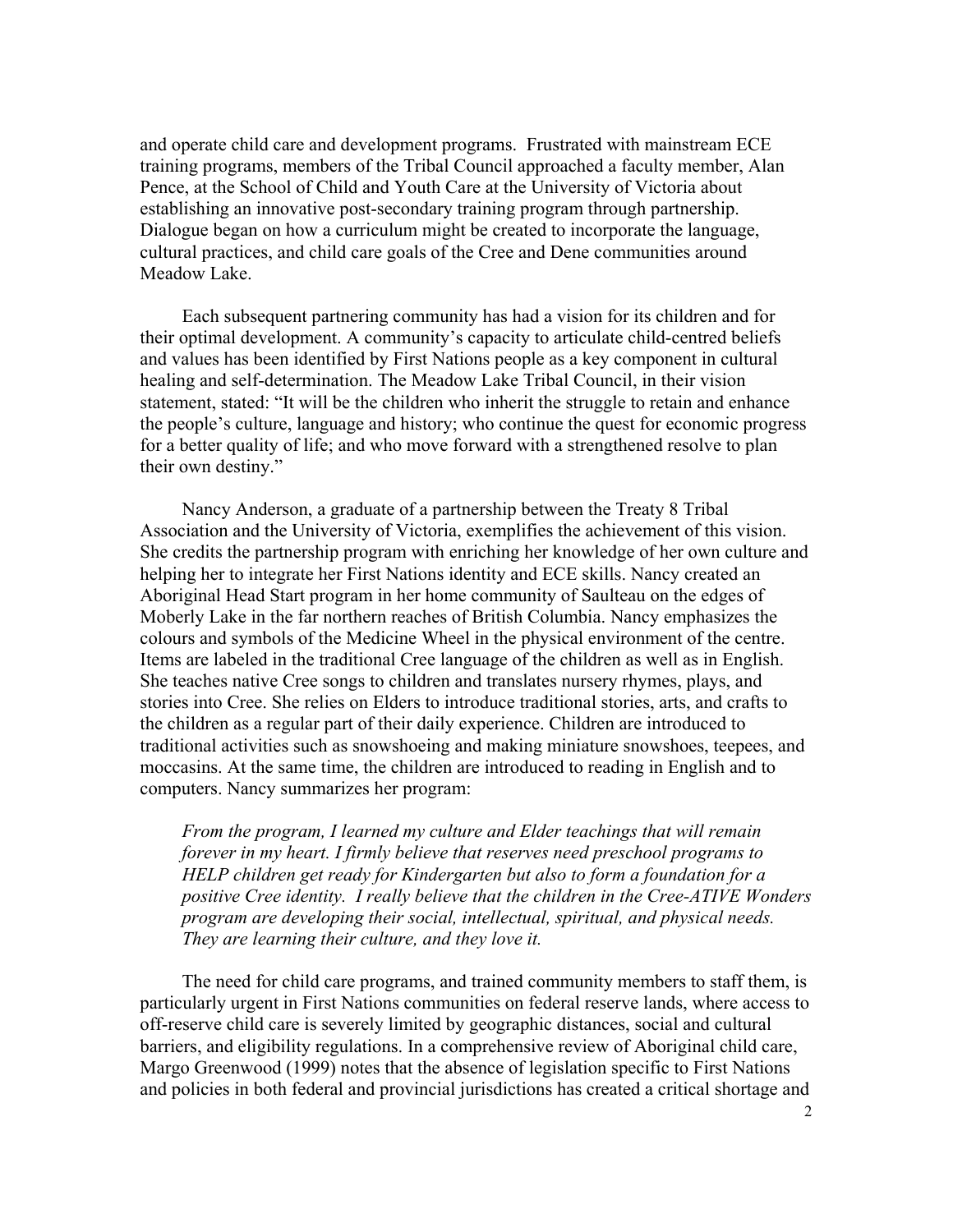disparity in quality child care services for Aboriginal people. Greenwood cites reports by First Nations groups which assert the importance of "child day care as a potential vehicle for social change and cultural transmission."

## **Lessons Learned**

During this journey, new ways of teaching and learning emerged. We present here some of the things we have learned that accounts for the success of the approach. Subsequently, we present some general learning points for education initiatives as if the inherent knowledge, strengths and internally defined goals of communities mattered.

## **1. Community-wide participation in a community-driven process.**

Community partnerships are always community-initiated and community-driven. Once contacted by a community interested in partnering, the First Nations Partnership Programs are guided by a structure that is implemented by the partnering community. Band and tribal councils take the lead in recruiting students, instructors, Elders, program administrators and other community resource people. In most of the partnerships, communities have designated a community member as the intergenerational facilitator, with multiple responsibilities related to the involvement of Elders. In addition, community members are actively engaged in ongoing development of the training curriculum. Using the classroom as a venue, intergenerational relationships are strengthened and in many cases newly created between the students and the Elders who visit the classroom. The community's children attend the program in which students do their practica, and each person in the program is someone's daughter, niece, granddaughter, or cousin, reinforcing and strengthening community relationships at many levels.

#### **2. Co-Constructing a Bi-Cultural Curriculum**

An approach to co-constructing a bi-cultural curriculum for every course was innovatively created by members of the Meadow Lake Tribal Council and a team working with Alan Pence at the University of Victoria (Pence et al., 1993). This coconstructive process became called the Generative Curriculum Model (Pence  $\&$ McCallum, 1994). In the Generative Curriculum Model, First Nations partners, university-based educators, and students engage in an intercultural process to bring together culturally relevant course materials and Euro-Western academic theory, research, and curriculum approaches. Course instructors are recruited from local communities whenever possible to generate curriculum grounded in cultural knowledge. Activities and questions for discussion are written into the curriculum to draw out community participation. For example, Elders usually contribute by sharing stories from their past as well as their views on many different aspects of contemporary child rearing practices, programs, policies, and values.

First Nations partners have consistently reported resurgence in the role of Elders in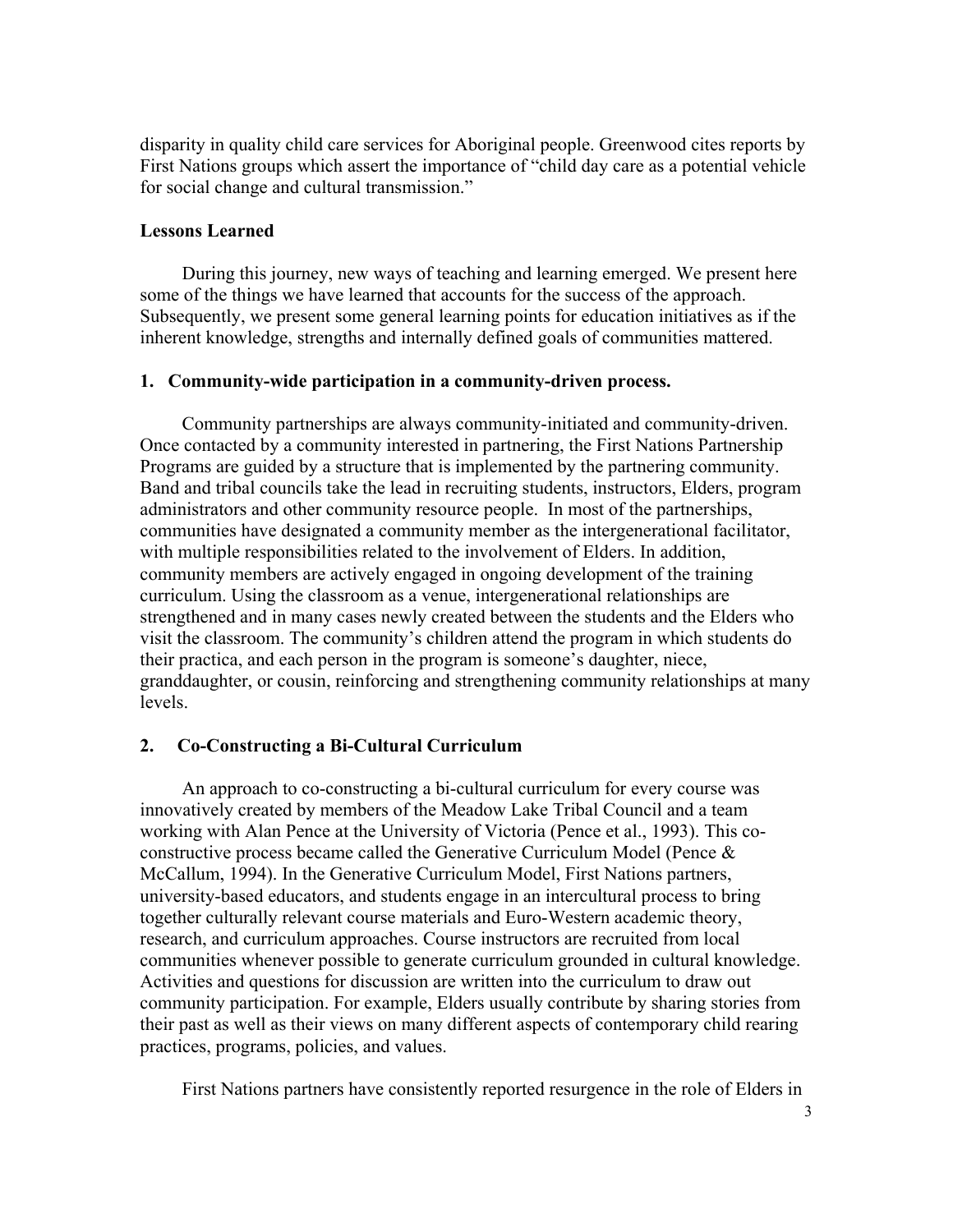all aspects of community undertakings as a result of their integral participation in the training program. A corresponding revitalization of cultural pride and traditional value systems was evident as well. Partners in subsequent deliveries of the program have also reported that Elders became conduits between the classroom and students' involvement in their cultural community. Overall, intergenerational rapport and communication has reinstated Elders' revered roles within many of the participating communities.

Few training models in the human services invite communities to develop a curriculum together wherein outcomes are not predetermined. But the unknown opens up the possibility of creating new knowledge (Ball & Pence, 2000). No one knows which mainstream child development concepts will fit with cultural knowledge and which will need to be dismissed or reconstructed. Within the Generative Curriculum Model, participants come together as both teachers and learners to consider what would be quality care and education in their particular First Nation (Dahlberg, Moss, & Pence, 1999).

Because each partnership program is shaped by the knowledge and experiences of participants and the cultural perspective of their particular tribal group, no two programs are identical. Nonetheless, all partnerships share the belief that First Nations people must have ownership of child care at all stages. Initially, federal funding agencies expressed the hope that the program, including the whole curriculum, would be portable to other First Nations communities and perhaps to other cultural communities. Meeting this expectation could end the partnership journey with a prescriptive, 'pan-Aboriginal' curriculum—a 'one size fits all' curriculum. Instead, the goal is to make the program process-oriented so that on-going co-construction of curriculum with new partner communities is possible.

## **3. Rediscovering cultural heritage through intergenerational teaching and learning.**

Community-specific cultural knowledge and practices become an integral part of what students learn in the partnership programs to prepare them to work effectively with families and children in their communities and beyond. Cultural practices become an important lens through which early childhood care and development is viewed and applied. In every partnership, for example, cultural identity was seen as the basic foundation for promoting child development and family life. At the request of First Nations partners, European-heritage knowledge from research and practice is another important lens through which students consider childhood and development.

Guidelines for culturally appropriate child care practices emerge through dialogue in class about: 1) unknown or forgotten cultural practices described by Elders; 2) contemporary social conditions and goals for children in the community; and 3) ideas and research found in mainstream texts and practicum observations. For example, in one program, all children and educators met together in "talking circles." When one of the children became disruptive, stories were told that conveyed, indirectly and implicitly, the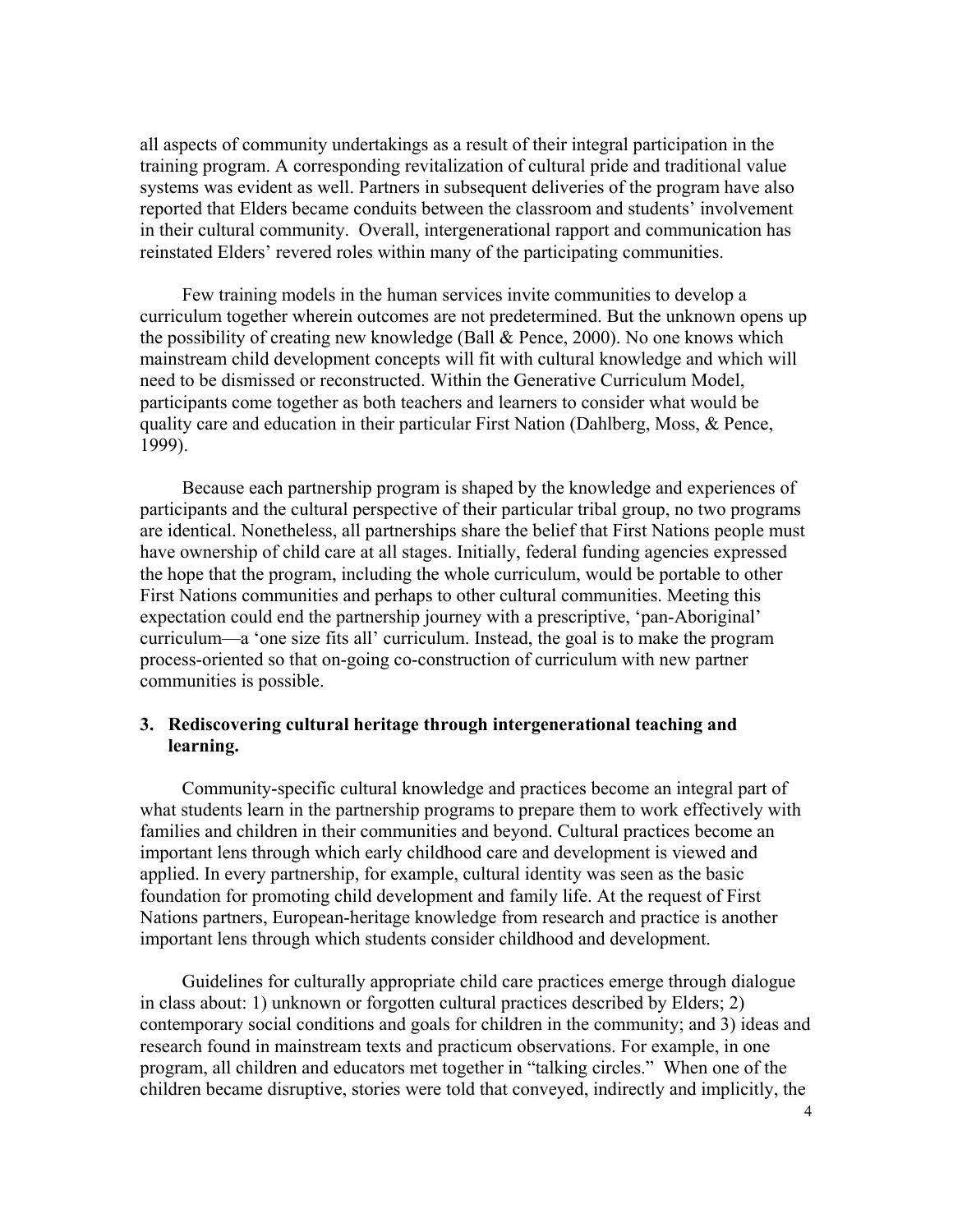need for children to demonstrate self-control, deference to the authority of Elders, and cooperation. One student explained:

*We don't usually think of using "time out" with a child who is not doing what we want him to do. To many of us here, isolating a child from his community seems to be the opposite of what we want him to learn. Maybe the child needs to be brought in even closer within the circle of his community, and to hear talk from his friends about what they are trying to accomplish. Then he might see how he is needed to help the group.* 

An important feature of most First Nations cultures is the extensive use of stories, rather than direct instruction or explicit feedback to teach about the norms, moral values, and behavioral expectations of their community. For example, in a discussion about managing challenging behaviors, a student noted: "We need to stay in close touch with a child …so that we can get a better understanding of his spirit—of who he is and what he is needing. Stories can be used to speak to the spirit of that child. More than anything we need to be patient with him."

### **4. Education closer to home.**

In the partnership programs, students live and study in the familiar surroundings of their own community. Indigenous students often do not find their traditions and values represented in mainstream curriculum and they often encounter negative stereotypes in resource materials that are presented as authoritative. However, surrounded by daily reminders of the distinct cultural heritage of First Nation communities, the emotional well-being and learning capabilities of the FNPP students are enhanced. In familiar surroundings, students actively engage in an on-going process of articulating, comparing, and integrating Euro-Western and cultural knowledge in their teaching practices.

Another compelling reason to deliver post-secondary training in early childhood care and development in the community is that nearly all those with a keen interest in the program have been women, most of whom have extensive child-rearing and family responsibilities. Thus, going away to study is impossible and undesirable.

#### **5. Cohort-driven learning.**

Students enter and move through the two-year program as a group. Identity and self-confidence are fostered within a stable, cohesive cohort, particularly as they work through and contribute to the generative curriculum over an extended period. In both literal and symbolic ways, students have "found their voice" as a Tl'azt'en program instructor described:

*There was a lot more sharing as the course went on, because people became confident, they found a voice for themselves. I really remember the women coming into my classroom. They would speak with their heads down, and in a voice so quiet*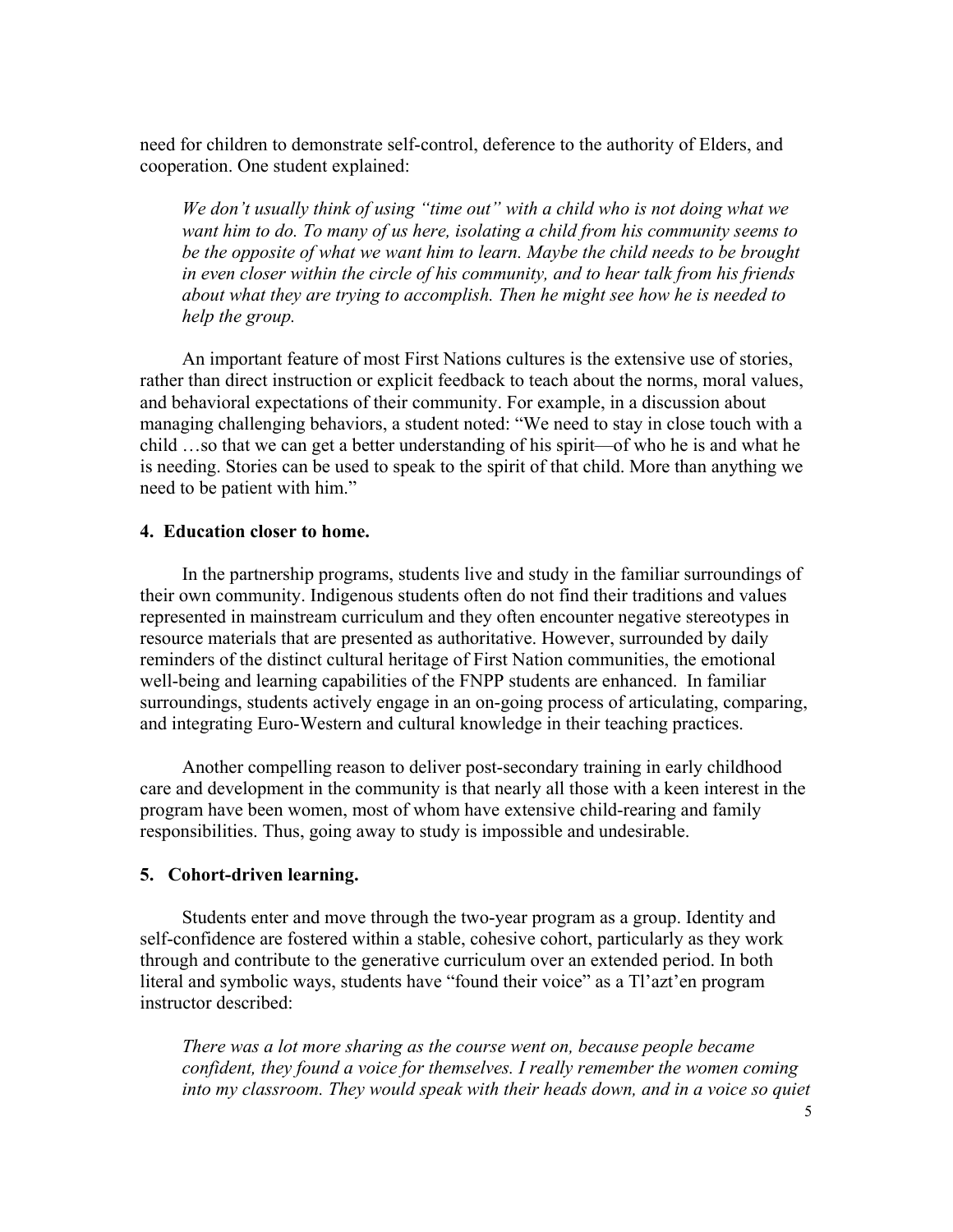# *that you couldn't hear it. And now, I can honestly say that every single student can speak out and say what they need to say.*

Most students are part of extended families and social networks that provide practical support and the emotional nucleus of their daily lives. Students soon find that they become a source of information and support for community members in matters concerning child-rearing, health, and development. As an Elder in Tl'azt'en Nation commented: "They know now they are gifted for this." Students' self-esteem increases as they are recognized by others for their leadership capacity in regards to children and families.

#### **Program outcomes: Ripple effects.**

A program evaluation conducted after 7 partnership programs (Ball, 2000) found that this was the most successful post-secondary program in Canada in terms of Aboriginal students' retention and completion of a post-secondary credential. Nearly all program graduates achieve government certification as Early Childhood Educators. Completion of the full two years of university accredited course work leading to a diploma has ranged from 60 to 100% across the partner communities. More than half of the graduates (65%) initiated new programs in their communities, including out-of-home day care centres, family day cares, Aboriginal Head Start, youth services, infant development programs, school readiness programs, Indigenous language immersion programs, English language enhancement, and home–school liaison programs. Many other graduates took over staff positions in existing services for children and youth in their communities.

The benefits of the program ripple across the wider community. As a graduate of the partnership program with Cowichan Tribes said: "One stone was thrown in the pool, and now the effects are rippling to wider and wider circles of influence."

In evaluations of the programs, participants have noted that changes are slow and incremental, but revolve in all ways around what's best for children and families in the environments in which program graduates are preparing to work. New ways of teaching and learning undertaken in the classroom have led to positive changes in the students' own parenting skills which have rippled out through their families and friendships. Elders have brought their knowledge of traditional ways to students and instructors and new intergenerational relationships have rippled out through the community.

The training practica significantly contribute to increased awareness in the wider ECE community. Non-Aboriginal practicum supervisors have frequently commented upon the quiet manner that many students displayed with the children in their centres. One supervisor in Prince George remarked, "We learned so much from having the three students doing their practicum in our centre. They have a quiet, personal way which the children found very non-threatening, warm, and engaging. We found that although they were very non-directive, they soon gained a certain authority with the children that had a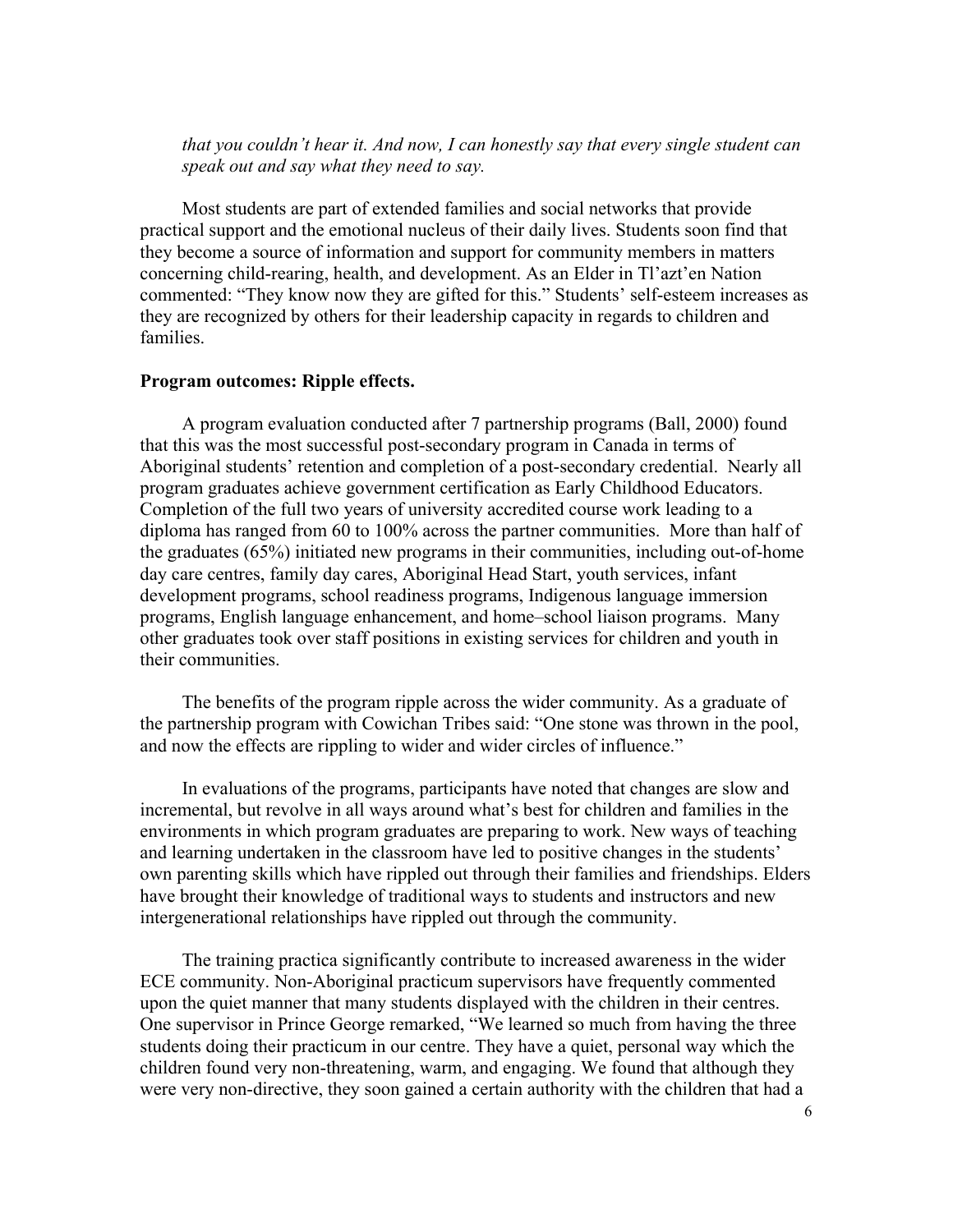very calming effect on the whole centre, including many of the staff!"

The practica contribute to bridge-building between neighbouring Aboriginal and non-Aboriginal communities, creating more understanding and trust among people involved in providing child care services in the same region. This has resulted in some of the first intercultural collaborations for sharing knowledge and resources. In one instance, program graduates in one First Nations community regularly provide consultation about the needs of First Nations children in a largely non-native centre, as well as visiting the centre to lead activities that enhance children's appreciation of First Nations cultures and languages. In exchange, a child care specialist from the non-native centre provides consultation to the newly established child care centres on the reserve. Some program graduates are now serving on regional boards representing early childhood educators. Many have become members of the professional organizations in their province. Seventeen program graduates attended a recent annual convention of the Early Childhood Educators of B.C., where five gave presentations and several stood up to speak to First Nations issues in open forums.

The effects of community confidence and capacity on child development and family well-being were investigated in 2004 in a study that followed-up 35 graduates from 3 partnership programs. This study found that 95% of the graduates remained in their communities, and over 70% were working in professional and para-professional roles in fields relevant to their training program. Many have become managers of child care and development programs, and some are leading the development of community-based infra-structure for multi-service delivery. We don't yet have data to show exactly how culturally appropriate child care will affect key indicators like language development, cognitive development, and social competence. But we do know that very young children rely on cues found in adult behaviours and environments for a sense of positive identity. As a program participant from a partnership program involving Nzen'man Child and Family services explained: "One of the things that's been happening is that these families, the communities, the Elders, the whole culture is starting slowly to put ourselves back together."

#### **Recommendations for education that contributes to community capacity.**

In closing, we present three recommendations, derived from our experiences with the partnership programs, for enacting education as if the inherent knowledge, strengths and internally defined goals of communities mattered.

1) First, remain open to ways of knowing and being with children that students, children, and their families can tell us about. Our child development textbooks and the established lore in the ECD field have much to offer, but we are far from knowing everything and knowing what ideas and practices will fit in a particular cultural setting. Bridging cultures, gaining new insights, and deepening understandings are the rewards of engaging in bicultural teaching and learning partnerships as instructors, centre directors, practicum supervisors, and direct service providers.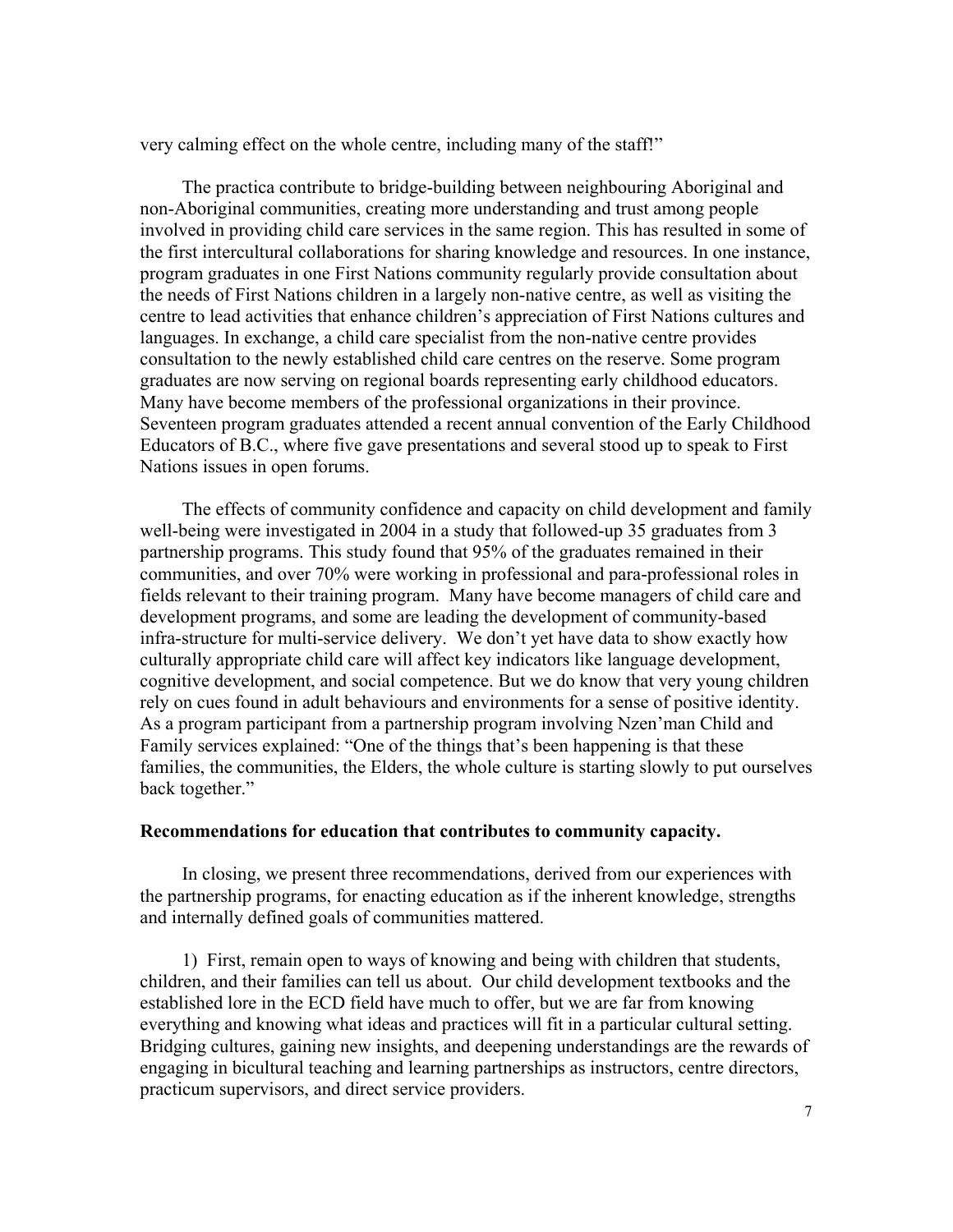2) Second, older community members may be able to contribute much to education and training, as well as to the design of community-based programs. They can bring traditional knowledge and language, memories of community life, arts, crafts, and teachings that represent a culture. However, meaningful Elder participation in a program requires preparation and respect for cultural protocols. An intergenerational facilitator who is familiar with the cultural community and with program goals can help involve Elders in significant ways.

3) Third, students, families, and children need support in relying upon and strengthening their own internal navigational system for reaching their own optimal development. The roots of this internal guide lie, in part, in each individual's culture of origin. Thus, celebrating culture in education, training and practice is much more than just acknowledging diversity. Rather, it reaches to the core values and goals that guide curriculum decision-making and interactional styles in everyday practice. It focuses on community, family, and child strengths, rather than deficits or problems. The more we can support students, children, and parents in expressing and consolidating their cultural identity, the more our educational and community development practices will embody and mirror the cultures of children and families whom we serve, and the more education can effectively strengthen community capacity to drive development initiatives.

#### **References**

- Ball, Jessica (2000). *First Nations Partnership Programs: Documentation and Evaluation Report.* University of Victoria, School of Child and Youth Care, Victoria, Canada. Available at **www.fnpp.org**
- Ball, Jessica (2004). *Early childhood care and development programs as Hook and Hub: Promising practices in First Nations communities.* University of Victoria, School of Child and Youth Care, Victoria, Canada. Available at **www.ecdip.org/reports/index/htm**
- Ball, Jessica & Pence, Alan (1999). "Beyond developmentally appropriate practice: Developing community and culturally appropriate practice." *Young Children,* March 1999, 46-50.
- Ball, Jessica & Pence, Alan (2000). A post-modernist approach to culturally grounded training in early childhood care and development. *Australian Journal of Early Childhood, 25* (1), 21-25.
- Dahlberg, Gunilla, Moss, Peter, and Pence, Alan (1999). *Beyond quality in early childhood education and care: Postmodern perspectives.* London: Falmer Press.
- Greenwood, Margo (1999). "Aboriginal Child Care in Review (Part One)." *Interaction,* Summer, 17-20.